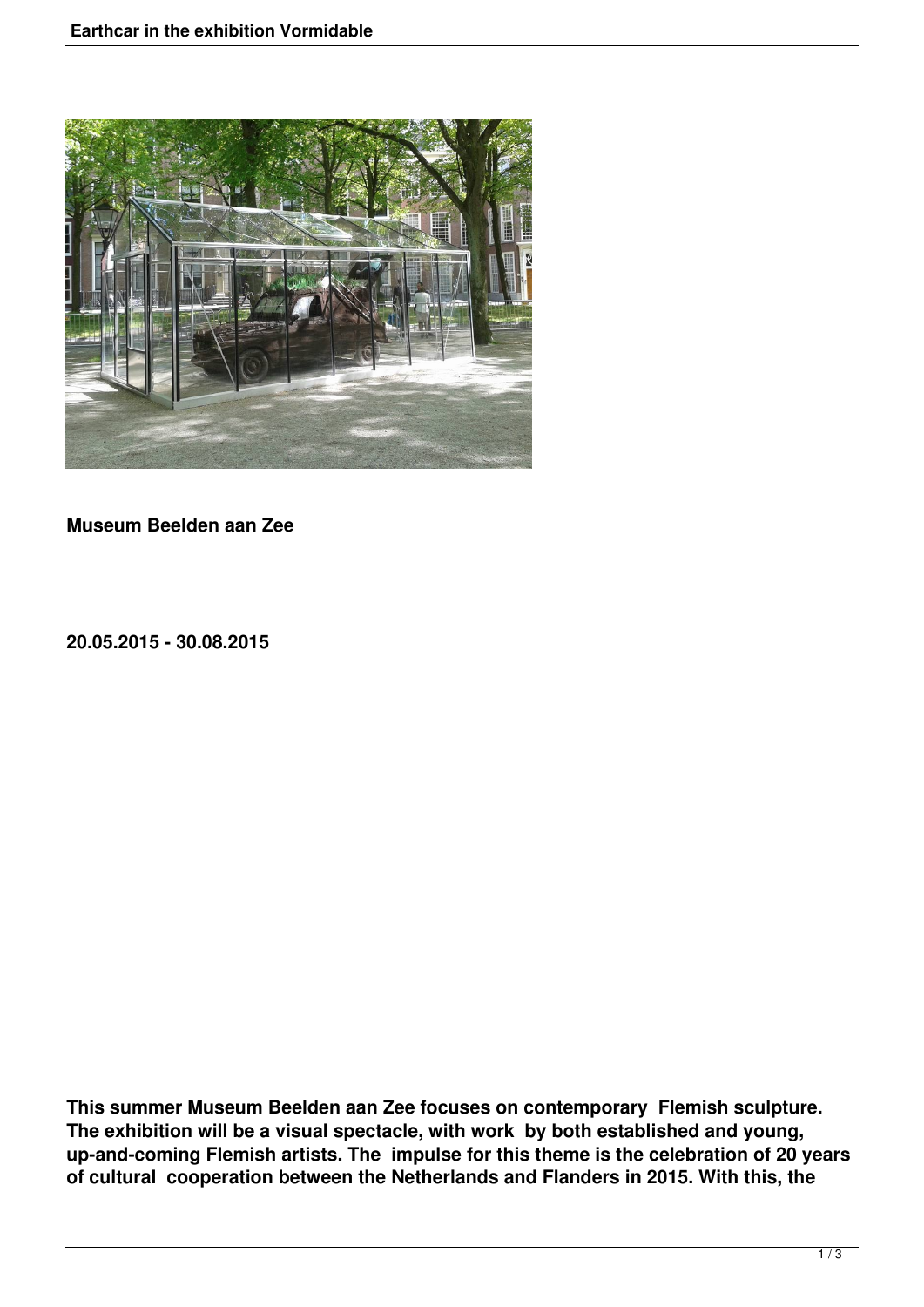**exhibition is a component of the BesteBuren ('Dear Neighbours') manifestation, a project with numerous cultural initiatives between the Netherlands and Flanders. The new summer exhibition of Museum Beelden aan Zee has been compiled by the renowned Flemish curator Stef van Bellingen, artistic director of WARP, the art platform for contemporary art in Flanders, in conjunction with Museum Beelden aan Zee.**

The thirty-five participating artists employ various themes. Whereas some explore the limits of sculpture by making use of elements borrowed from theatre and performance art, others are primarily engaged with the human condition. In this, probably more traditional, side of Flemish sculpture, the human image recurrently returns, visualizing feelings of angst, doubt and uncertainty.

Other artists seek a more sensory perception of sculpture. A one-person prison that locks for a minute brings a physical experience. As does a transparent plastic in which the visitor assumes a sculptural pose that endures due to a vacuum: the person is 'suspended' in the sculpture and breathes through a plastic tube.

Analogous to Belgian surrealism, artists and curators play with the notion of scale in this exhibition. Sculpture of monumental size is on display along the Lange Voorhout in The Hague, while the human scale is presented in Museum Beelden aan Zee – and, in the last exhibition room, dozens of scale models and miniatures are on show.

The *Vormidable* exhibition is on display in Museum Beelden aan Zee and along the Lange Voorhout in The Hague. Besides these two main locations, there are also various satellite locations, including the Brakke Grond (Flemish Culture House) in Amsterdam and Raadhuis De Pauw in Wassenaar.

*Philip Aguirre Y Otegui, Ruben Bellinkx, Peter Buggenhout, Jan De Cock, Caroline Coolen, Leo Copers, Anton Cotteleer, Johan Creten, Berlinde De Bruyckere, Peter De Cupere, Eva De Leener, Wim Delvoye, Fred Eerdekens, Nick Ervinck, Jan Fabre, Honoré d'O, Lawrence Malstaf, Philip Metten, Wesley Meuris, Sofie Muller, Nadia Naveau, Renato Nicolodi, Hans Op de Beeck, Panamarenko, Tinka Pittoors, Peter Rogiers, Kelly Schacht, Johan Tahon, Patrick Van Caeckenbergh, Luk Van Soom, Leon Vranken, Dirk Zoete*